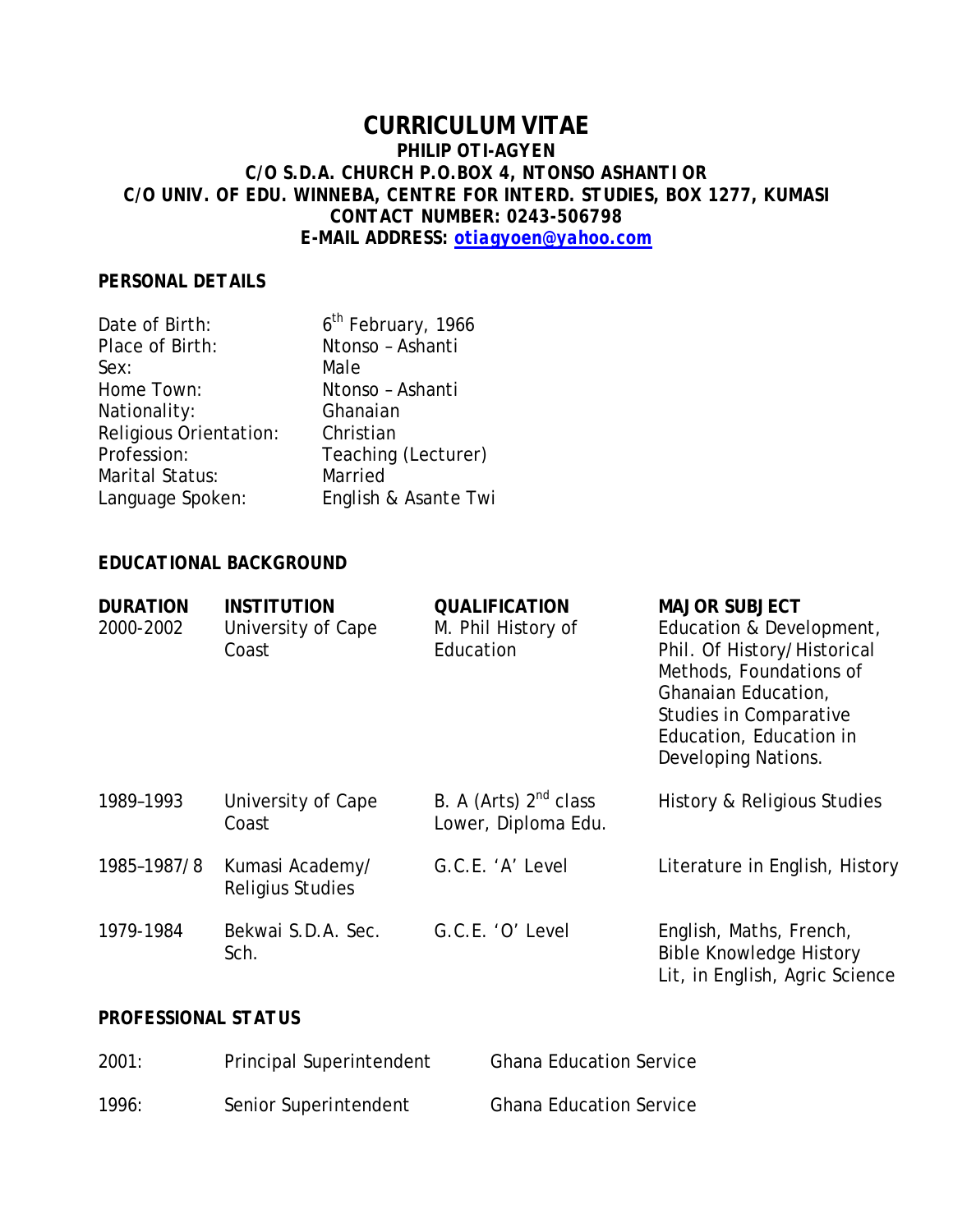# *RESEARCH EXPERIENCE*

| 2003: | M. Phil Thesis            | The Role of the Seventh Day Adventist Church<br>in the Development of Education in the Ashanti<br>Region of Ghana, 1914 - 1966 |
|-------|---------------------------|--------------------------------------------------------------------------------------------------------------------------------|
| 1993: | Under Graduate Long Essay | The Role of Religion in the Political Organization<br>of Israel                                                                |

## *WORKING EXPERIENCE*

| Sept. 2006 to Date: | University of Education,<br>Winneba - Kumasi            | Department - Exams Office                                  |
|---------------------|---------------------------------------------------------|------------------------------------------------------------|
| 2005 - Date:        | University of Education,<br>Winneba - Kumasi            | Lecturer, Academic Counsellor<br>Project Work Co-ordinator |
| $2001 - 2002$ :     | Uni. Of Cape Coast, Dept.<br>of Educational Foundations | Demonstrator                                               |
| $1993 - 2003$ :     | S.D.A. Secondary School,<br>Agona - Ashanti             | Tutor                                                      |
| 1987 - 1989:        | Asonomaso Presby Primary<br>School                      | Teacher                                                    |

# *LEADERSHIP POSITION HELD*

|                          | 2006 - Date: Church Elder   | Ntonso - Ashanti Central S.D.A. Church               |
|--------------------------|-----------------------------|------------------------------------------------------|
| $2001 - 2003$ :          | Patron                      | S.D.A. Students' Fellowship, U.C.C.                  |
| 1996 - 2000: Secretary   |                             | Parent - Teacher Association. Agona S.D.A. Sec. Sch. |
|                          | 1994 - 2000: Guid. & Couns. | Agona S.D.A. Sec. School                             |
|                          | Co-ordinator                |                                                      |
| 1993 - 2000: Ent. Master |                             | Agona S.D.A. Secondary School                        |
| 1992 - 1993: President   |                             | S.D.A. Students Fellowship University of Cape Coast  |

# *RESEARCH AND PUBLICATION*

| 2006: | M. Phil Thesis | The Role of the Seveth - day Adventist Church in the<br>Development of Education in the Ashanti Region of Ghana.<br>1914 -1966, being edited by Professor H.O. Quist for<br>Publication by the Catholic Mission Press, Cape Coast. |
|-------|----------------|------------------------------------------------------------------------------------------------------------------------------------------------------------------------------------------------------------------------------------|
| 2006: |                | The Development of Education in Ghana. Printed by Adu Press,                                                                                                                                                                       |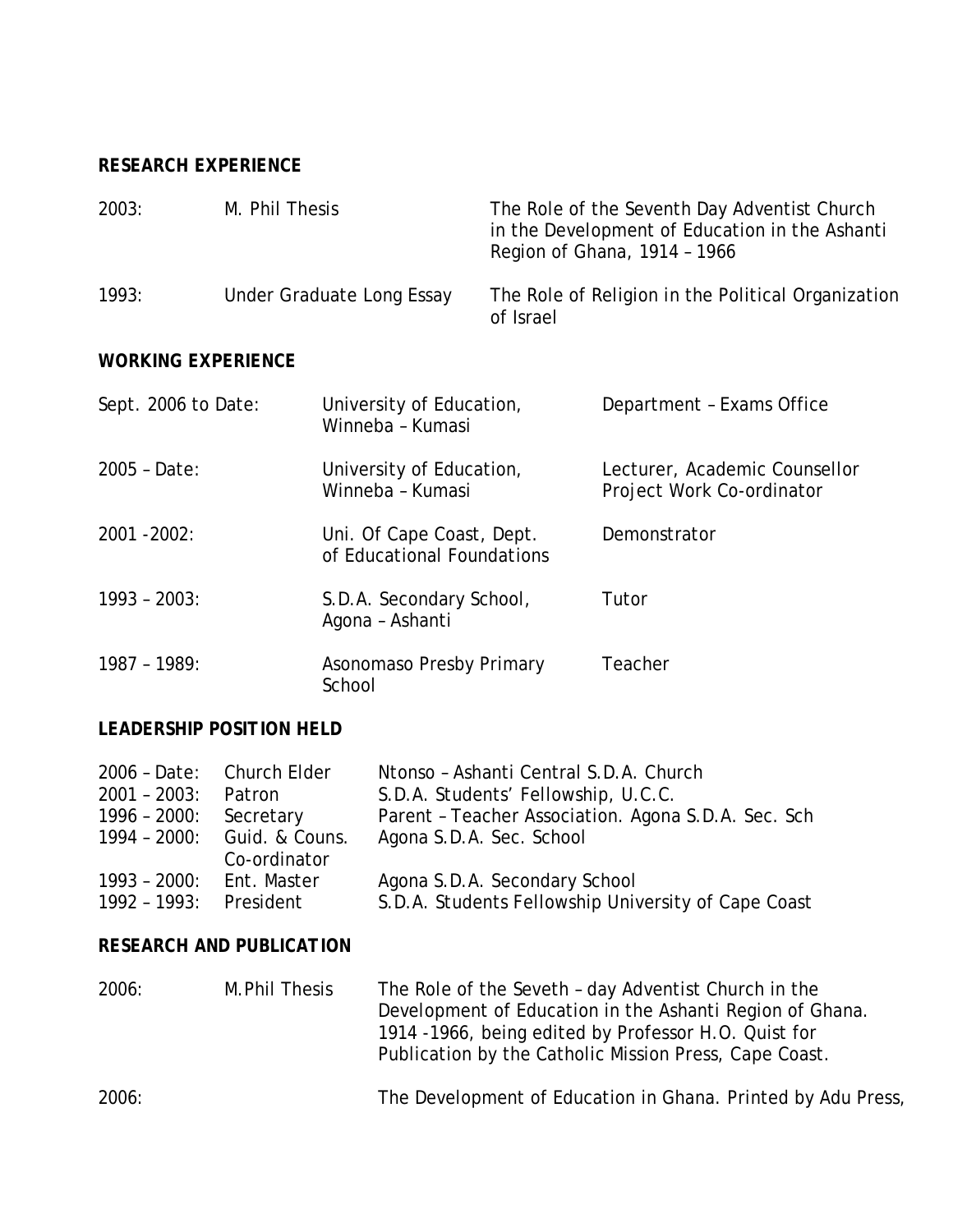Kumasi.

| 2006: |                                   | Fundamental of Philosophy of Education. Printed by Adu Press,<br>Kumasi.                                                                                                                                                        |
|-------|-----------------------------------|---------------------------------------------------------------------------------------------------------------------------------------------------------------------------------------------------------------------------------|
| 2002: | M. Phil Thesis                    | The Role of the Seventh - day Adventist Church in the<br>Development of Education in the Ashanti Region of Ghana,<br>$1914 - 16$                                                                                                |
| 1993: | <b>First Degree</b><br>Long Essay | The Role of Religion in the Political Organization in Israel.                                                                                                                                                                   |
| 2007: |                                   | Articles Published "Development of Western Formal Education in Modern Ghana<br>- Challenges, Effects and way Forward" in Celebrating Ghana's 50 Anniversary -<br>The Growth of Education. University of Education Winneba 2007. |
|       | 2007.                             | "The Treand of Instructional Media and Technologies for Learning.<br>Towards Quality Education in Ghana" in Celebrating Ghana's 50<br>Anniversary - The Growth of Education. University of Education Winneba                    |

## *WORKSHOP/ SEMINARS*

| March 1996: | Workshop Organisation by Afigya Sekyere District Education Office, |
|-------------|--------------------------------------------------------------------|
|             | Agona, for Basic School Counseling coordination served as Resource |
|             | Person.                                                            |

10 – 11 Feb. 2006: Workshop on Radio Lectures for Lecturers at the University of Education, Kumasi Campus.

Sept. 1995: National Workshop for Guidance and Counseling Co-ordinator, Presbyterian Boys' Secondary, Accra, September 5 – 10, 1995

#### *AWARDS*

2001: Honorary Appointment to the Research Board of Advisors; The American Biographical institute.

Dec. 1998: Dedicated Worker, Ntonso District of S.D.A. Church, Certificate Presented aft Wonoo Ashanti during an annual camp-meeting of the S.D.A Church, Dec, 1998

Sept, 1995: Best Teacher Award - Second Cycle Level, 3<sup>rd</sup> Prize, October, 1995

### *INTEREST/ HOBBIES*

Reading